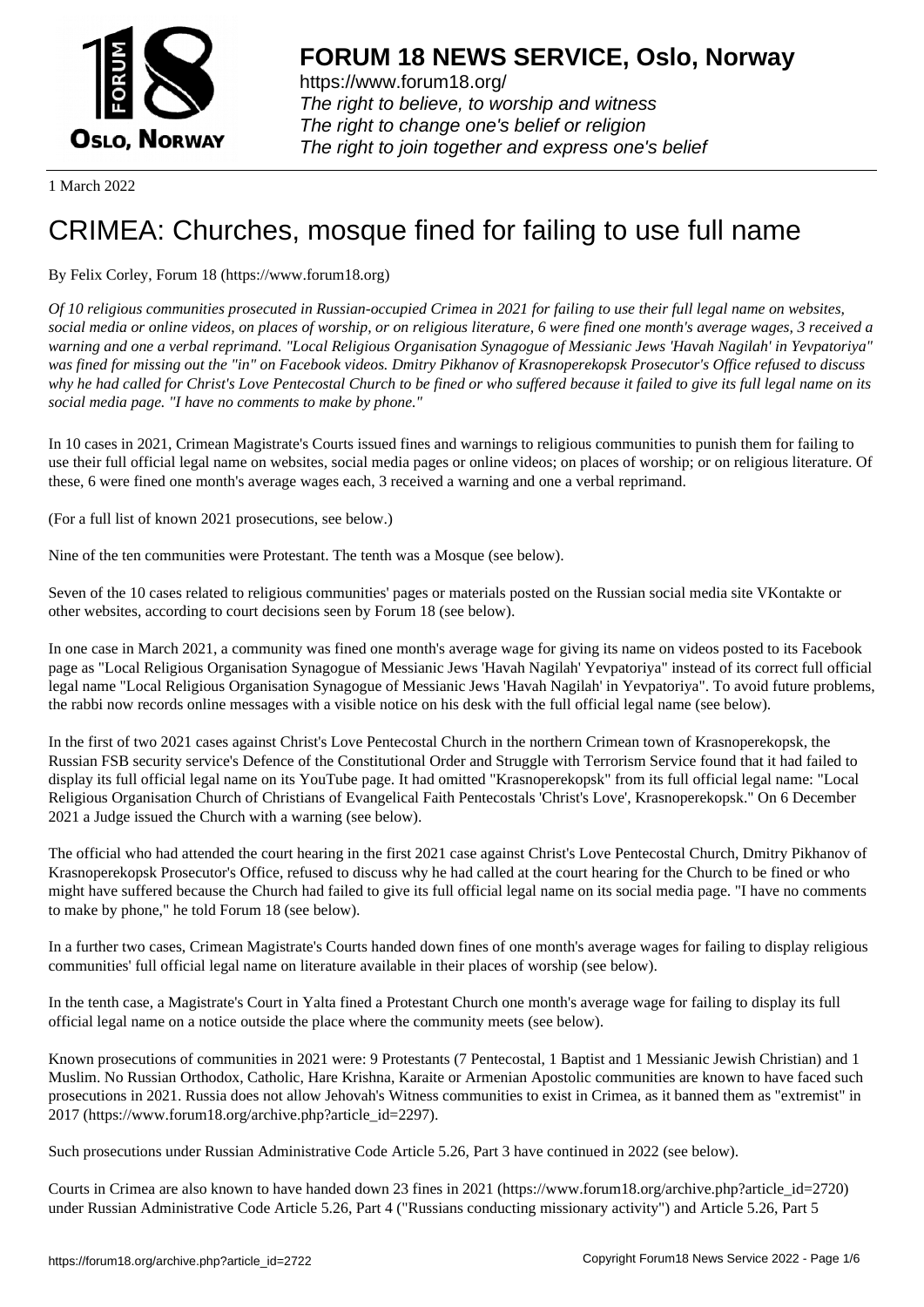Russia's illegal March 2014 annexation of Crimea

(https://www.nhc.no/en/qa-breaches-of-international-law-and-human-rights-issues-2/) is not recognised by Ukraine or internationally.

Russian Administrative Code Article 5.26, Part 3 prosecutions

These 10 known cases in 2021 were all brought under Russian Administrative Code Article 5.26, Part 3 (https://www.forum18.org/archive.php?article\_id=2246) ("Implementation of activities by a religious organisation without indicating its official full name, including the issuing or distribution, within the framework of missionary activity, of literature and printed, audio, and video material without a label bearing this name, or with an incomplete or deliberately false label").

A religious organisation's full official name must indicate its religious affiliation and its organisational and legal form. Names therefore tend to be long and complicated, but use of an abbreviated form may incur prosecution.

All names of religious organisations in the lists below are presented as direct translations of their full official versions, including the legal-organisational form "Local Religious Organisation", "Centralised Religious Organisation", etc., which the Religion Law requires communities to display. Use of an abbreviated form may incur prosecution (https://www.forum18.org/archive.php?article\_id=2261).

The minimum fine under Article 5.26, Part 3 of 30,000 Russian Roubles represents about one month's average wages for those in work, or just over two months' average pension. A fine of 50,000 Russian Roubles (the maximum fine) represents nearly six weeks' average wages for those in work, or 16 weeks' average state retirement pension. Religious materials can also be confiscated.

Russia's Administrative Code specifies that cases under Article 5.26, Part 3 can be brought by the police, Prosecutor's Offices, or local Justice Departments. Of the 10 cases in Crimea in 2021, 7 of the "offences" were discovered by the Prosecutor's Office and 3 by the Russian FSB security service.

Case files presented to court are often long, with many in Crimea in 2021 running to about 35 pages. The longest known 2021 case file was in the case against Yalta's Pentecostal Church, fined on 14 September 2021. The 61-page file includes a 3-page report of the Russian FSB security service inspection of the Church which led to the prosecution.

Fall in number of prosecutions since 2020

The 10 known prosecutions in Russian-occupied Crimea in 2021 for failing to use a full official legal name show a fall of a half in the number of such prosecutions compared to 2020.

- In 2020, 20 such prosecutions were brought (https://www.forum18.org/archive.php?article\_id=2618) against 20 religious communities.

- In 2019, 11 such prosecutions were brought (https://www.forum18.org/archive.php?article\_id=2544) against 10 religious communities and one individual.

- In 2018, 17 such prosecutions were brought (https://www.forum18.org/archive.php?article\_id=2441) against 12 religious communities and 5 individuals.

"I have no comments to make by phone"

Prosecutors brought two cases in 2021 against Christ's Love Pentecostal Church in the northern Crimean town of Krasnoperekopsk for failing to display its full official legal name on materials posted online.

In the first case, Simferopol's Central District Prosecutor's Office found that the Church failed to display its full official legal name on materials posted to its VKontakte page and handed the case to Court in Krasnoperekopsk. Dmitry Pikhanov represented Krasnoperekopsk Prosecutor's Office at the 8 April 2021 hearing and called for the Church to be fined. However, the Judge issued the Church with a warning.

In the second case, the FSB's Defence of the Constitutional Order and Struggle with Terrorism Service found that Christ's Love Pentecostal Church failed to display its full official legal name on its YouTube page. It had omitted "Krasnoperekopsk" from its full official legal name: "Local Religious Organisation Church of Christians of Evangelical Faith Pentecostals 'Christ's Love', Krasnoperekopsk." On 6 December 2021 a different Judge issued the Church with a warning.

Prosecutor's Office official Pikhanov told Forum 18 that he was involved only in the first of the two court cases against Christ's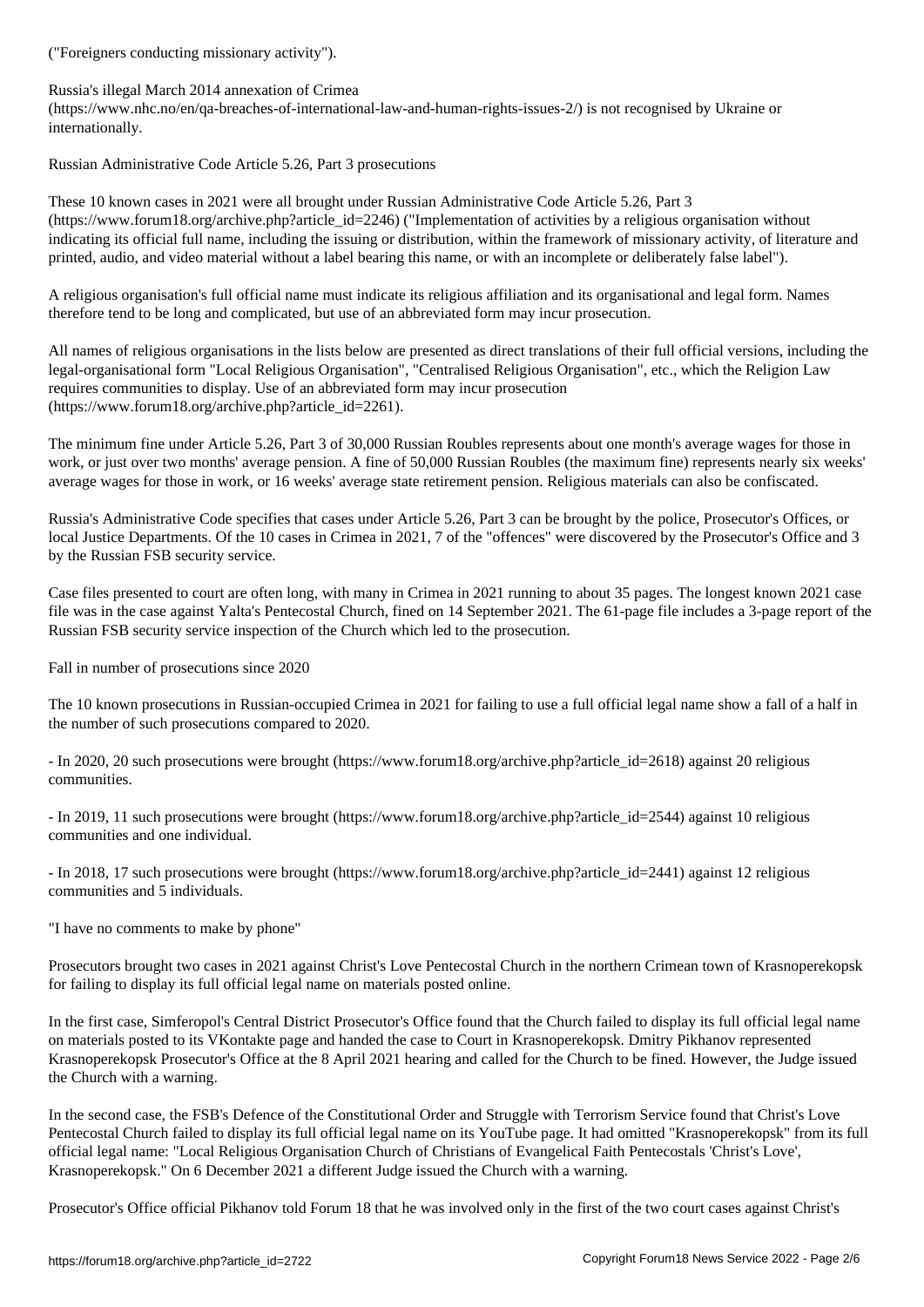Central District Prosecutor's Office. "They prepared the case," he told Forum 18 from Krasnoperekopsk on 28 February 2022. "We were only participants in court."

Pikhanov refused to discuss why he had called at the court hearing for the Church to be fined or who might have suffered because the Church had failed to give its full official legal name on its social media page. "I have no comments to make by phone," he told Forum 18.

## Prosecutors' multiple cases

Prosecutors who brought cases to punish religious communities under Russian Administrative Code Article 5.26, Part 3 have often been involved in previous cases to punish religious communities.

David Gembets of the Prosecutor's Office in the western Crimean city of Yevpatoriya brought the case against a local Baptist Church which was found during an inspection to have failed to give its full official legal name on cards with religious quotations offered at meetings for worship. The Court fined the Church 30,000 Russian Roubles on 10 March 2021.

An official of Yevpatoriya's Prosecutor's Office told Forum 18 on 28 February 2022 that Gembets is not currently at work as he is on extended leave. She declined to discuss anything with Forum 18.

Gembets prepared an earlier case against the same Baptist Church for failing to give its full official legal name on its page on the Russian social media site VKontakte. A Court fined the Church 30,000 Russian Roubles on 21 July 2020. Asked why the charges were brought against the Church, Gembets told Forum 18 in November 2020 (https://www.forum18.org/archive.php?article\_id=2618): "It's the law. If someone breaks the law, I react." He declined to say why the Church was not simply asked to give its full official legal name rather than face prosecution.

In November 2018, Gembets organised an inspection of Yevpatoriya's Karaite religious community which found that it had failed to give its full official legal name on its place of worship. A Court fined the community 30,000 Russian Roubles (https://www.forum18.org/archive.php?article\_id=2441) on 24 December 2018.

In November 2017, Gembets conducted an inspection of Yevpatoriya's St Martin Roman Catholic Church, which found that it had failed to give its full official legal name on its place of worship. However, a Court closed the case on 1 December 2017 after finding no offence, as prosecutors had failed to inform the parish of the date and time of the inspection, or the case against it.

In November 2016, Gembets and the Russian FSB security service launched a joint inspection of the Yevpatoriya's Khan-Jami Mosque. They claim to have found works on the Russian Justice Ministry's Federal List of Extremist Materials by the late Turkish theologian Said Nursi when they raided the mosque in the dark. On 1 February 2017, Crimea's Supreme Court upheld the fine of 2,000 Russian Roubles (https://www.forum18.org/archive.php?article\_id=2299) originally handed down on 24 November 2016 by Yevpatoriya City Court on the Mosque's Imam, Elmar Abdulganiev. He insisted officers had planted the books.

### Tight bureaucratic controls

The Russian authorities' imposition of tight controls on the way people make available religious literature, post materials about religion online and describe their communities on notices outside premises are part of the tight controls they impose on all exercise of the right to freedom of religion or belief in Russia and in Russian-occupied Crimea.

In 2021, courts fined a number of registered religious communities for failing to inform the authorities promptly of changes to their legal address or designated representative for legal issues. Fines for each community under Russian Administrative Code Article 19.5, Part 1 ("Failure to comply within the established period of a legal order (decree, presentation, decision) of the body (official) exercising state supervision (control) or municipal control, on the elimination of violations of the law") were of 10,000 Russian Roubles. This represents about two weeks' average wages for those in work.

Among communities known to have faced such fines in Crimea in 2021 were two Baptist churches whose pastors had died and which failed to inform the authorities promptly of any new person to be their designated representative.

### Prosecutions continue in 2022

The Russian authorities have brought further prosecutions under Russian Administrative Code Article 5.26, Part 3 ("Implementation of activities by a religious organisation without indicating its official full name, including the issuing or distribution, within the framework of missionary activity, of literature and printed, audio, and video material without a label bearing this name, or with an incomplete or deliberately false label") in 2022:

- K. Palyokha is facing two cases in Belogorsk. Both were returned to prosecutors on 9 February 2022.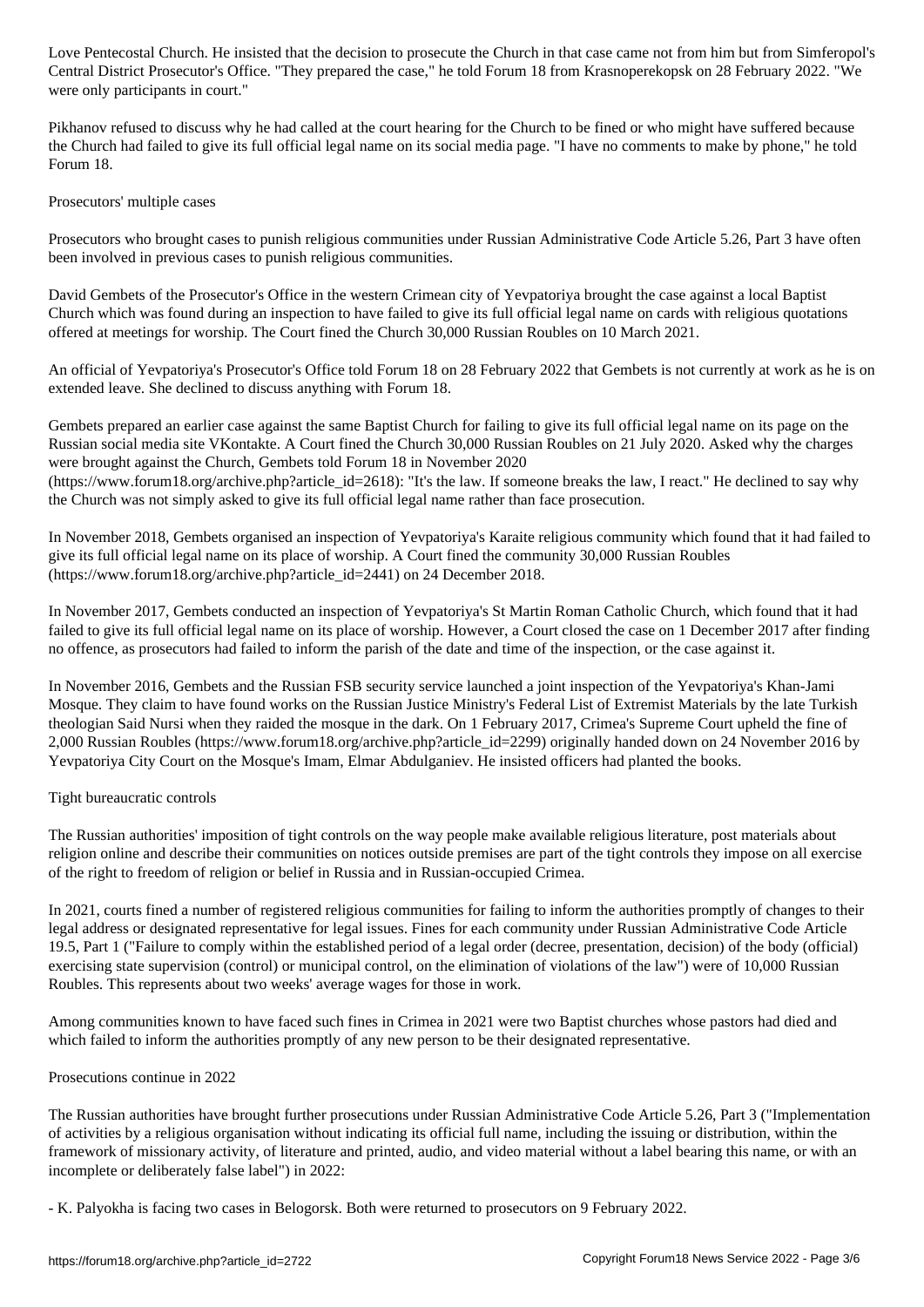- Yalta's Seventh-day Adventist Church is facing a hearing in Yalta on 11 March 2022.

==================================================

List of communities punished for failing to display full name

The list of known 2021 prosecutions under Russian Administrative Code Article 5.26, Part 3 ("Implementation of activities by a religious organisation without indicating its official full name, including the issuing or distribution, within the framework of missionary activity, of literature and printed, audio, and video material without a label bearing this name, or with an incomplete or deliberately false label"), based on court records and other information (date of court hearing, name of individual/community, punishment, court, material on which prosecution based, appeal):

List of communities punished for failing to display full name online

1) 3 March 2021

Name: Local Religious Organisation Synagogue of Messianic Jews "Havah Nagilah" in Yevpatoriya

Punishment: Fine 30,000 Russian Roubles

Court: Yevpatoriya Magistrate's Court No. 43

Circumstances: Prosecutor's Office found that Synagogue failed to display full official legal name on 10 videos posted to its Facebook page (had missed out the word "in"), (Judge had returned case to prosecutor on 20 January 2021)

Appeal: unsuccessful, Yevpatoriya City Court 30 March 2021

2) 8 April 2021

Name: Local Religious Organisation Church of Christians of Evangelical Faith Pentecostals "Christ's Love", Krasnoperekopsk

Punishment: Warning

Court: Krasnoperekopsk Magistrate's Court No. 59

Circumstances: Prosecutor's Office found that Church failed to display full official legal name on materials posted to its VKontakte page

Appeal: none

3) 4 May 2021

Name: Local Religious Organisation Church of Christians of Evangelical Faith "Bread of Life", Kerch

Punishment: Fine 30,000 Russian Roubles

Court: Kerch Magistrate's Court No. 48

Circumstances: Prosecutor's Office found that Church failed to display full official legal name on videos of two meetings for worship posted to its VKontakte page

Appeal: none

4) 1 June 2021

Name: Local Religious Organisation Church of Christians of Evangelical Faith "Light to the World", Yalta

Punishment: Fine 30,000 Russian Roubles

Court: Yalta Magistrate's Court No. 100

Circumstances: Prosecutor's Office found that Church failed to display full official legal name on videos of two meetings for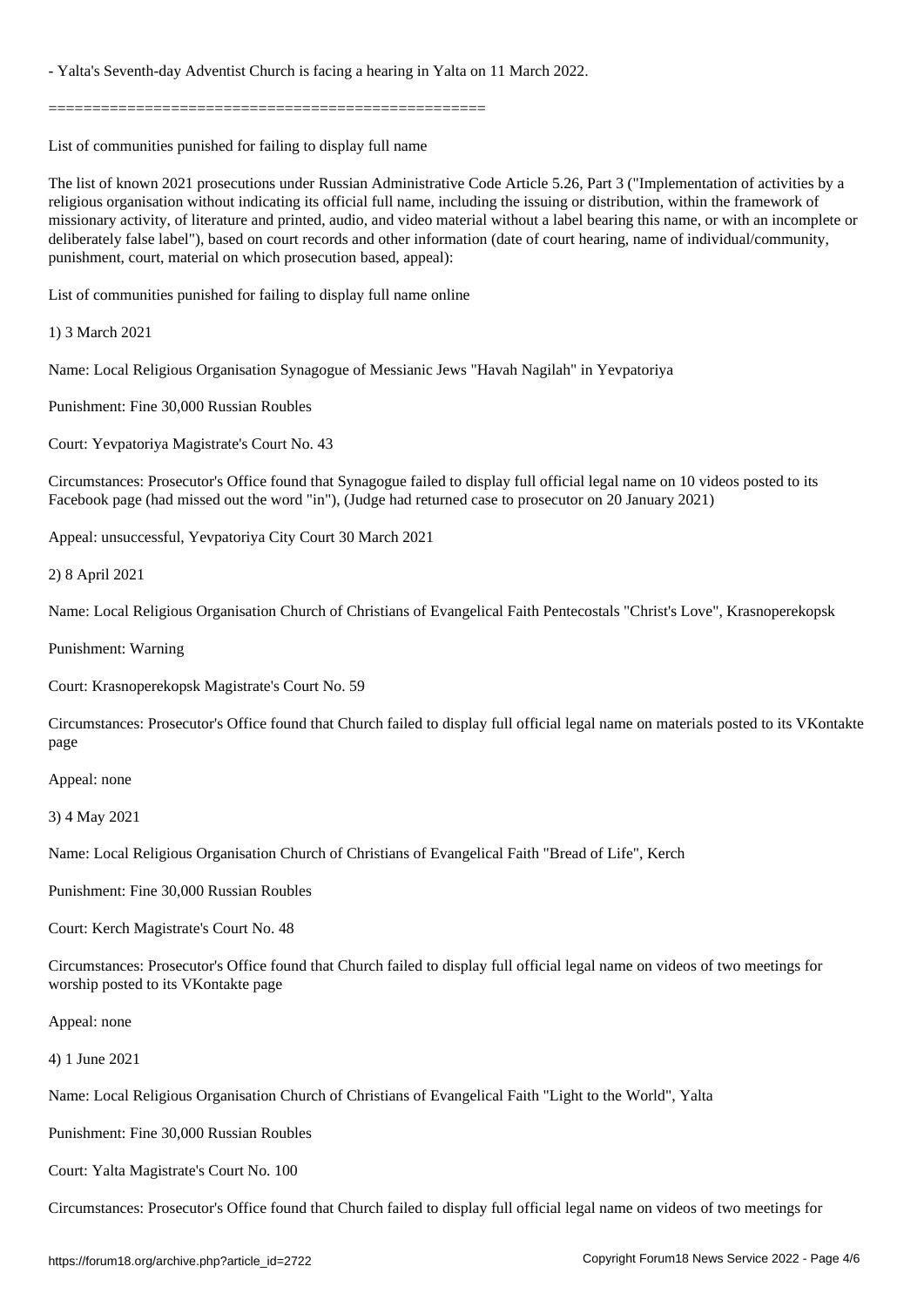Appeal: none

5) 24 August 2021

Name: Local Religious Organisation Church of Christians of Evangelical Faith Pentecostals "Good News", Simferopol

Punishment: Warning

Court: Simferopol District Magistrate's Court No. 82

Circumstances: Russian FSB found that Church failed to display full official legal name on videos of "Meeting with the Pastor" posted to its YouTube page

Appeal: none

6) 16 September 2021

Name: Local Religious Organisation Church of Christians of Evangelical Faith Pentecostals "New Life", Feodosiya

Punishment: Warning

Court: Feodosiya Magistrate's Court No. 87

Circumstances: Prosecutor's Office found that Church failed to display full official legal name on its VKontakte page (Church corrected this immediately on being told)

Appeal: Church appeal withdrawn, Feodosiya City Court 17 November 2021

7) 7 December 2021

Name: Local Religious Organisation Church of Christians of Evangelical Faith Pentecostals "Christ's Love", Krasnoperekopsk

Punishment: None, case halted, verbal reprimand

Court: Krasnoperekopsk Magistrate's Court No. 59

Circumstances: Russian FSB's Defence of the Constitutional Order and Struggle with Terrorism Service found that Church failed to display full official legal name on its YouTube page (had omitted "Krasnoperekopsk")

Appeal: none

List of communities punished for failing to display full name on literature

1) 10 March 2021

Name: Local Religious Organisation Church of Evangelical Christians Baptists, Yevpatoriya

Punishment: Fine 30,000 Russian Roubles

Court: Yevpatoriya Magistrate's Court No. 40

Circumstances: Prosecutor's Office found that Church failed to give full official legal name on cards with religious quotations offered at meetings for worship (Judge had returned case to prosecutor on 18 February 2021)

Appeal: none

2) 24 May 2021

Name: Local Religious Organisation Muslim community "Alushta"

Punishment: Fine 30,000 Russian Roubles, plus confiscation of literature